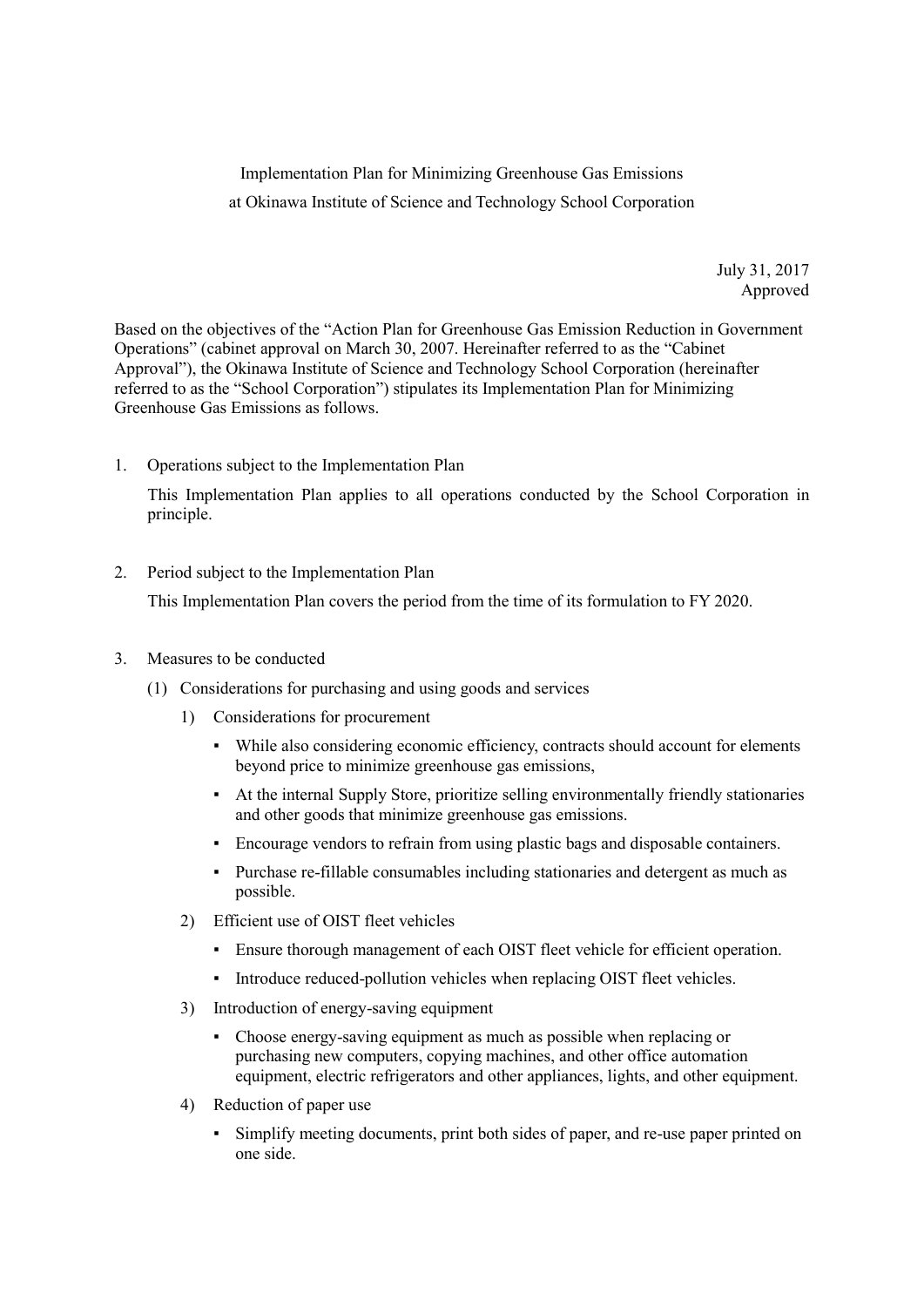- Encourage use of e-mails and intranet.
- 5) Use of recycled paper
	- Encourage using recycled paper for copy paper, toilet paper, etc.
- 6) Purchase and use of products with HFC alternatives
	- When purchasing refrigerators, air conditioners, and similar equipment, strive to introduce products with HFC alternatives, or HFC products with relatively small impact on global warming.
- (2) Considerations for construction and management of facilities
	- 1) Implementation of thorough energy-saving measures for facility construction
		- Implement thorough energy saving measures for new facility construction in order to minimize greenhouse gas emissions, including designing facilities that account for the intense sunlight of Okinawa and favor LED lighting.
		- Increase the thermal insulation performance of facilities by adopting the exterior thermal insulation method by using ceramic tiles on roofs and exterior walls . Windows also have large impact on the insulation performance of the facilities. Reduce air conditioning load by blocking direct sunlight to windows with large exterior eaves and blinds.
		- Promote use of construction materials without HFCs while considering also safety, economic efficiency, energy efficiency, and insulation performance.
		- Consider introducing natural gas co-generation.
	- 2) Implementation of thorough energy-saving measures for existing facilities
		- To reduce energy consumption of research activities, further promote shared/common use of research facilities and equipment to increase the utilization efficiency.
		- To reduce energy consumption, continue measures such as use of solar panels, adjusting ventilation frequency in facilities, and simultaneous lights-out in facilities at a programmed time, as well as monitor the status of energy use.
		- Further promote the use of the heat accumulation system with ice, which leads to the reduction of peak power demand.
		- Shorten the response time of motion detectors for lights and toilets, thin-out the illumination in common space, and turn off lights during daytime to make use of sun light.
		- Regularly hold Energy Saving Promotion Management Committee meetings to ensure steady implementation of this Implementation Plan and develop annual action plans for saving energy. As a follow-up to the implementation, the Committee evaluates and reviews the efforts. The Committee also reports the results at internal meetings to keep the community informed and encouraged for further improvement.
	- 3) Proper cooling/heating management
		- Continue to properly manage cooling/heating while ensuring safety and smooth implementation of research projects.